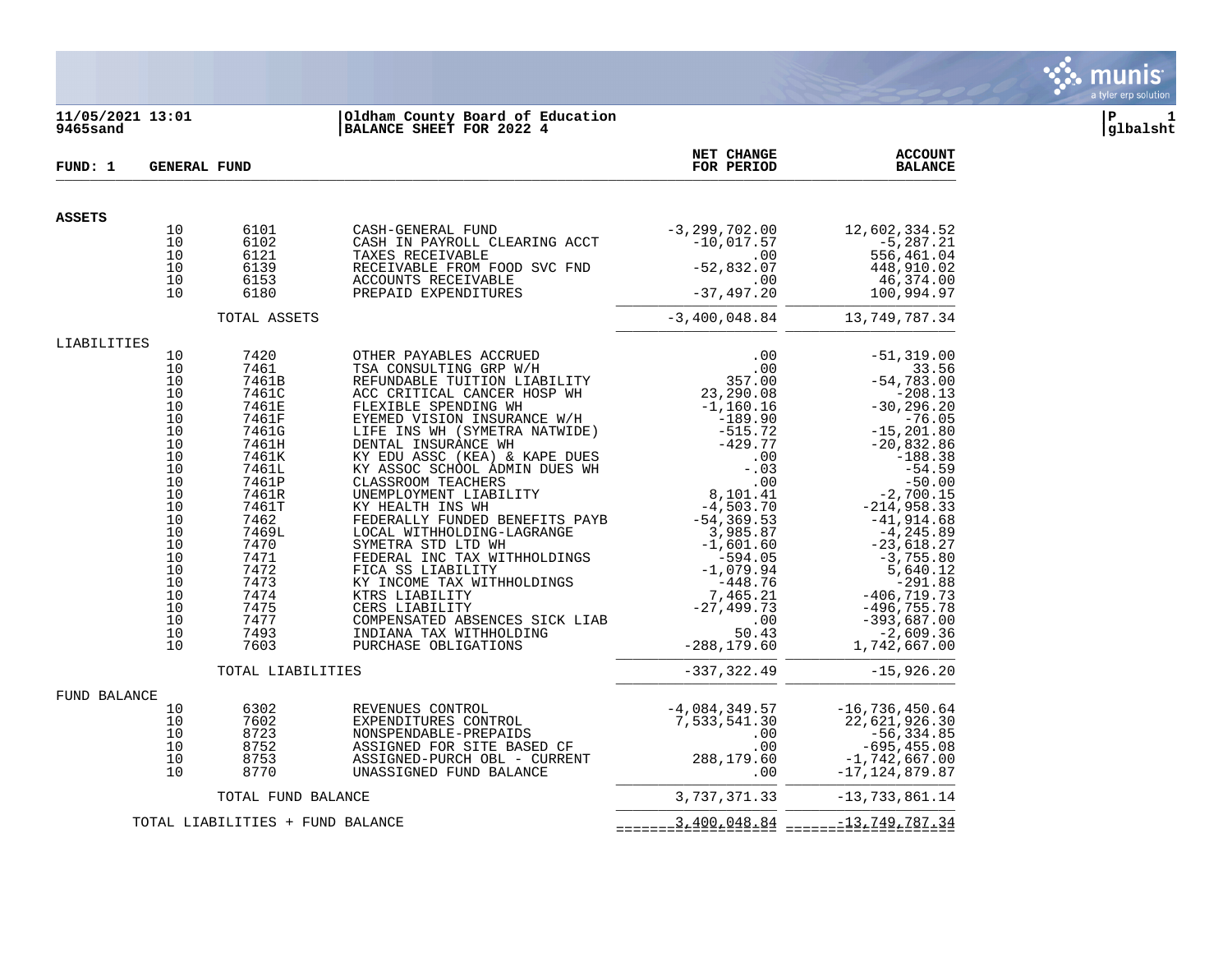

# **11/05/2021 13:01 |Oldham County Board of Education |P 2 9465sand |BALANCE SHEET FOR 2022 4 |glbalsht**

| FUND: 2       |                | SPECIAL REVENUE                  |                                                                                  | NET CHANGE<br>FOR PERIOD                   | <b>ACCOUNT</b><br><b>BALANCE</b>                    |
|---------------|----------------|----------------------------------|----------------------------------------------------------------------------------|--------------------------------------------|-----------------------------------------------------|
|               |                |                                  |                                                                                  |                                            |                                                     |
| <b>ASSETS</b> | 20<br>20<br>20 | 6101<br>6150<br>6154             | CASH-SPECIAL REVENUE/GRANTS<br>OTHER RECEIVABLES<br>Intergovrnmntl Recvble-State | $-172, 441.78$<br>.00<br>.00               | $-542, 158.61$<br>1,000.00<br>$-1,000.00$           |
|               |                | TOTAL ASSETS                     |                                                                                  | $-172, 441.78$                             | $-542, 158.61$                                      |
| LIABILITIES   | 20<br>20       | 7481<br>7603                     | ADVANCES FROM GRANTORS/OTHERS<br>PURCHASE OBLIGATIONS                            | .00<br>$-33, 456.45$                       | 1,000.00<br>435, 215. 29                            |
|               |                | TOTAL LIABILITIES                |                                                                                  | $-33, 456.45$                              | 436, 215.29                                         |
| FUND BALANCE  | 20<br>20<br>20 | 6302<br>7602<br>8753             | REVENUES CONTROL<br>EXPENDITURES CONTROL<br>ASSIGNED-PURCH OBL - CURRENT         | $-809.781.38$<br>982, 223. 16<br>33,456.45 | $-3,677,966.07$<br>4, 219, 124.68<br>$-435, 215.29$ |
|               |                | TOTAL FUND BALANCE               |                                                                                  | 205,898.23                                 | 105,943.32                                          |
|               |                | TOTAL LIABILITIES + FUND BALANCE |                                                                                  | 172,441.78                                 | 542,158.61                                          |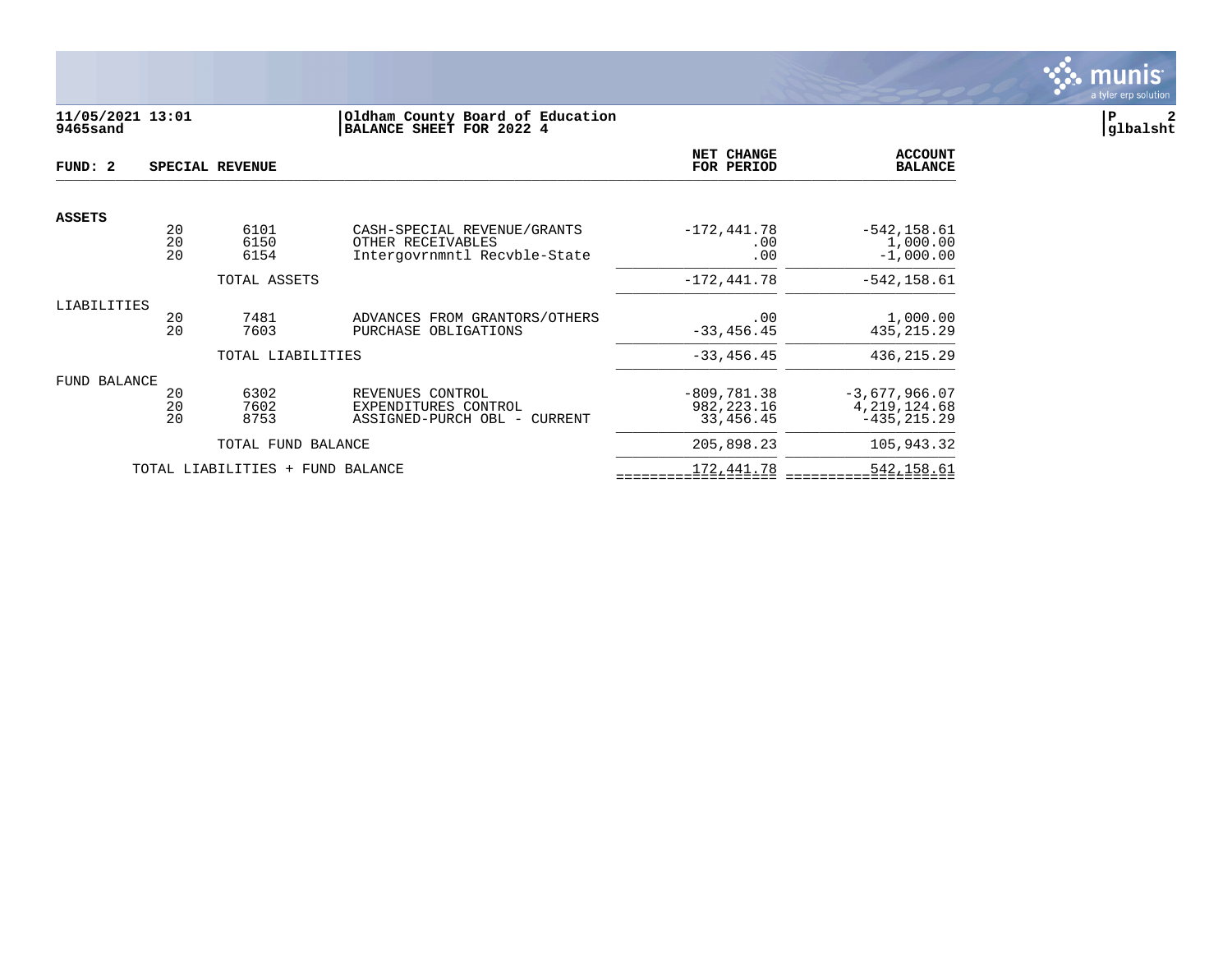

#### **11/05/2021 13:01 |Oldham County Board of Education |P 3 9465sand |BALANCE SHEET FOR 2022 4 |glbalsht**

| FUND: 21      |          | DISTRICT ACTIVITY FUND 21 AY     |                                          | NET CHANGE<br>FOR PERIOD     | <b>ACCOUNT</b><br><b>BALANCE</b>  |
|---------------|----------|----------------------------------|------------------------------------------|------------------------------|-----------------------------------|
| <b>ASSETS</b> |          |                                  |                                          |                              |                                   |
|               | 21       | 6101                             | CASH-GENERAL FUND                        | $-43,015.07$                 | 956,800.10                        |
|               |          | TOTAL ASSETS                     |                                          | $-43,015.07$                 | 956,800.10                        |
| LIABILITIES   |          |                                  |                                          |                              |                                   |
|               | 21       | 7603                             | PURCHASE OBLIGATIONS                     | $-21, 386.98$                | 247,501.94                        |
|               |          | TOTAL LIABILITIES                |                                          | $-21, 386.98$                | 247,501.94                        |
| FUND BALANCE  |          |                                  |                                          |                              |                                   |
|               | 21<br>21 | 6302<br>7602                     | REVENUES CONTROL<br>EXPENDITURES CONTROL | $-153, 359.12$<br>196,374.19 | $-3,369,960.05$<br>2, 411, 570.09 |
|               | 21       | 8737                             | RESTRICTED OTHER                         | .00                          | 1,589.86                          |
|               | 21       | 8753                             | ASSIGNED-PURCH OBL - CURRENT             | 21,386.98                    | $-247.501.94$                     |
|               |          | TOTAL FUND BALANCE               |                                          | 64,402.05                    | $-1, 204, 302.04$                 |
|               |          | TOTAL LIABILITIES + FUND BALANCE |                                          | 43,015.07                    | $-956,800.10$                     |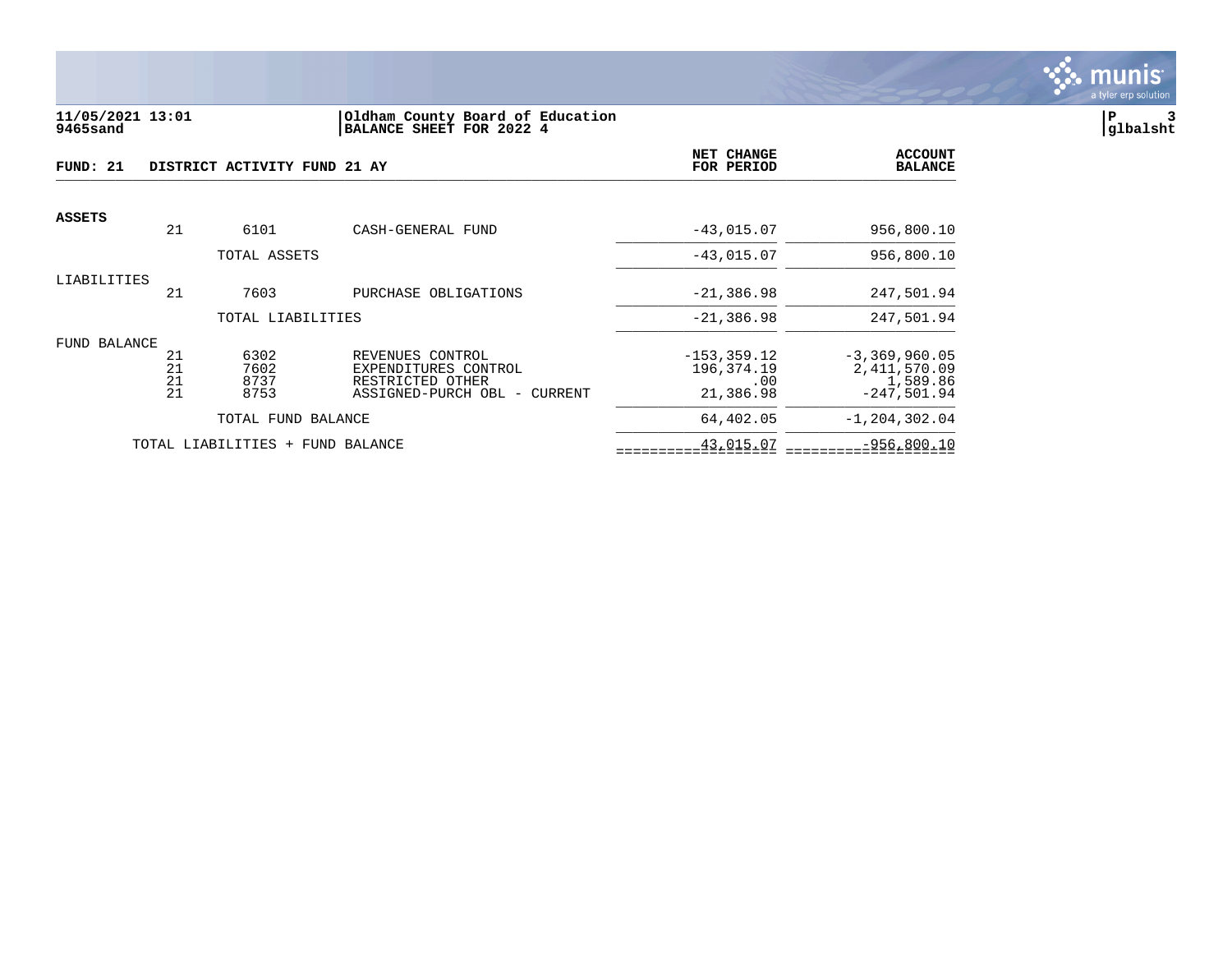

#### **11/05/2021 13:01 |Oldham County Board of Education |P 4 9465sand |BALANCE SHEET FOR 2022 4 |glbalsht**

| FUND: 22      |          | DISTRICT ACTIVITY FUND 22 MY |                                          | NET CHANGE<br>FOR PERIOD  | <b>ACCOUNT</b><br><b>BALANCE</b> |
|---------------|----------|------------------------------|------------------------------------------|---------------------------|----------------------------------|
| <b>ASSETS</b> |          |                              |                                          |                           |                                  |
|               | 22       | 6101                         | CASH-DISTRICT ACTIVITY                   | $-24, 222.82$             | 2,029,012.04                     |
|               |          | TOTAL ASSETS                 |                                          | $-24, 222.82$             | 2,029,012.04                     |
| LIABILITIES   |          |                              |                                          |                           |                                  |
|               | 22       | 7603                         | PURCHASE OBLIGATIONS                     | 2,809.00                  | 16,964.45                        |
|               |          | TOTAL LIABILITIES            |                                          | 2,809.00                  | 16,964.45                        |
| FUND BALANCE  |          |                              |                                          |                           |                                  |
|               | 22<br>22 | 6302<br>7602                 | REVENUES CONTROL<br>EXPENDITURES CONTROL | $-27,857.22$<br>52,080.04 | $-213,731.72$<br>225,524.37      |
|               | 22       | 8737                         | RESTRICTED - OTHER                       | .00                       | $-2,040,804.69$                  |
|               | 22       | 8753                         | ASSIGNED-PURCH OBL - CURRENT             | $-2,809.00$               | $-16.964.45$                     |
|               |          | TOTAL FUND BALANCE           |                                          | 21, 413.82                | $-2,045,976.49$                  |
|               |          | TOTAL LIABILITIES<br>$+$     | FUND BALANCE                             | 24, 222.82                | $-2,029,012.04$                  |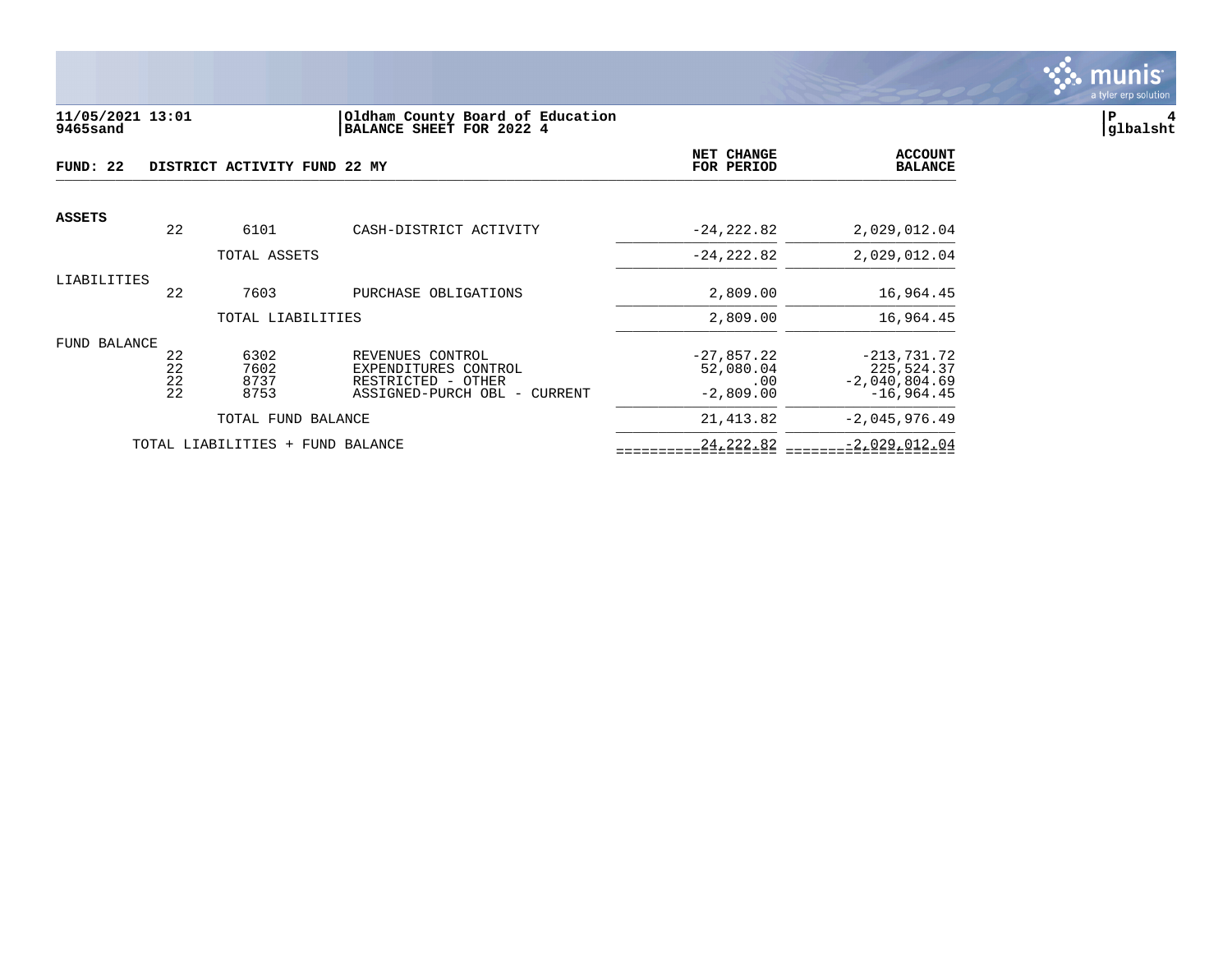

## **11/05/2021 13:01 |Oldham County Board of Education |P 5 9465sand |BALANCE SHEET FOR 2022 4 |glbalsht**

| FUND: 25<br>SCHOOL ACTIVITY FUND 25 |          |                                  | NET CHANGE<br>FOR PERIOD             | <b>ACCOUNT</b><br><b>BALANCE</b> |                           |
|-------------------------------------|----------|----------------------------------|--------------------------------------|----------------------------------|---------------------------|
| <b>ASSETS</b>                       |          |                                  |                                      |                                  |                           |
|                                     | 25<br>25 | 6106<br>6153                     | CASH - OTHER<br>ACCOUNTS RECEIVABLE  | .00<br>.00                       | 1,012,617.13<br>25,554.09 |
|                                     |          | TOTAL ASSETS                     |                                      | .00                              | 1,038,171.22              |
| LIABILITIES                         | 25       | 7420                             | OTHER PAYABLES ACCRUED               | .00                              | $-37,094.00$              |
|                                     |          | TOTAL LIABILITIES                |                                      | .00                              | $-37,094.00$              |
| FUND BALANCE                        | 25<br>25 | 6302<br>8737                     | REVENUES CONTROL<br>RESTRICTED OTHER | .00<br>.00                       | $-1,001,077.00$<br>$-.22$ |
|                                     |          | TOTAL FUND BALANCE               |                                      | .00                              | $-1,001,077.22$           |
|                                     |          | TOTAL LIABILITIES + FUND BALANCE |                                      | .00                              | $-1,038,171.22$           |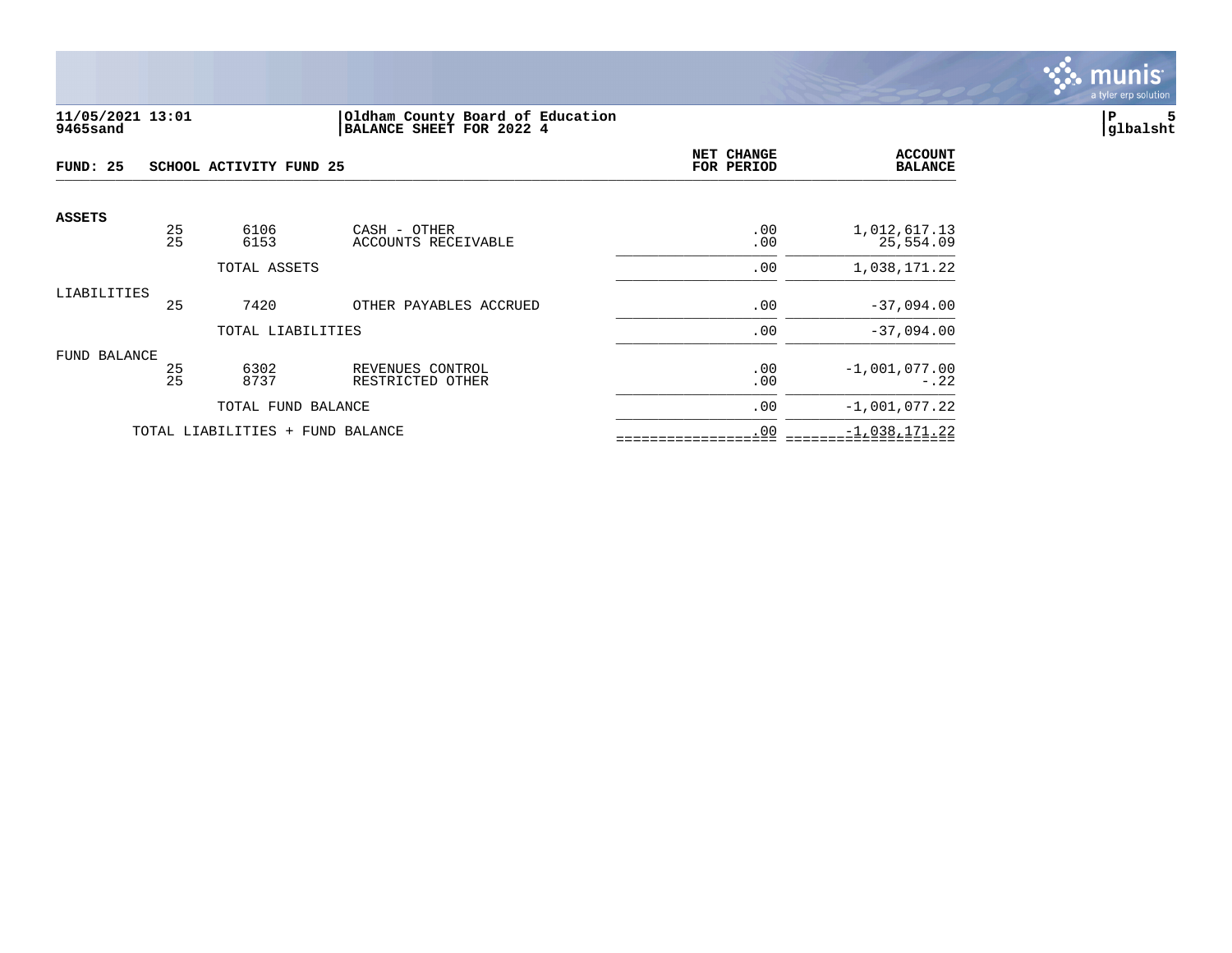

#### **11/05/2021 13:01 |Oldham County Board of Education |P 6 9465sand |BALANCE SHEET FOR 2022 4 |glbalsht**

| <b>FUND: 310</b> |                | CAPITAL OUTLAY FUND              |                                                                                    | NET CHANGE<br>FOR PERIOD | <b>ACCOUNT</b><br><b>BALANCE</b>                      |
|------------------|----------------|----------------------------------|------------------------------------------------------------------------------------|--------------------------|-------------------------------------------------------|
| <b>ASSETS</b>    | 31             | 6101                             | CASH-CAPITAL OUTLAY                                                                | .00                      | 4,802,320.87                                          |
|                  |                | TOTAL ASSETS                     |                                                                                    | .00                      | 4,802,320.87                                          |
| FUND BALANCE     | 31<br>31<br>31 | 6302<br>8734<br>8738             | REVENUES CONTROL<br>RESTRICTED-SFCC ESCROW-PRIOR<br>RESTRICTED SFCC ESCROW CURRENT | .00<br>.00<br>.00        | $-601,762.00$<br>$-2, 344, 323.00$<br>$-1,856,235.87$ |
|                  |                | TOTAL FUND BALANCE               |                                                                                    | .00                      | $-4,802,320.87$                                       |
|                  |                | TOTAL LIABILITIES + FUND BALANCE |                                                                                    | .00                      | $-4,802,320.87$                                       |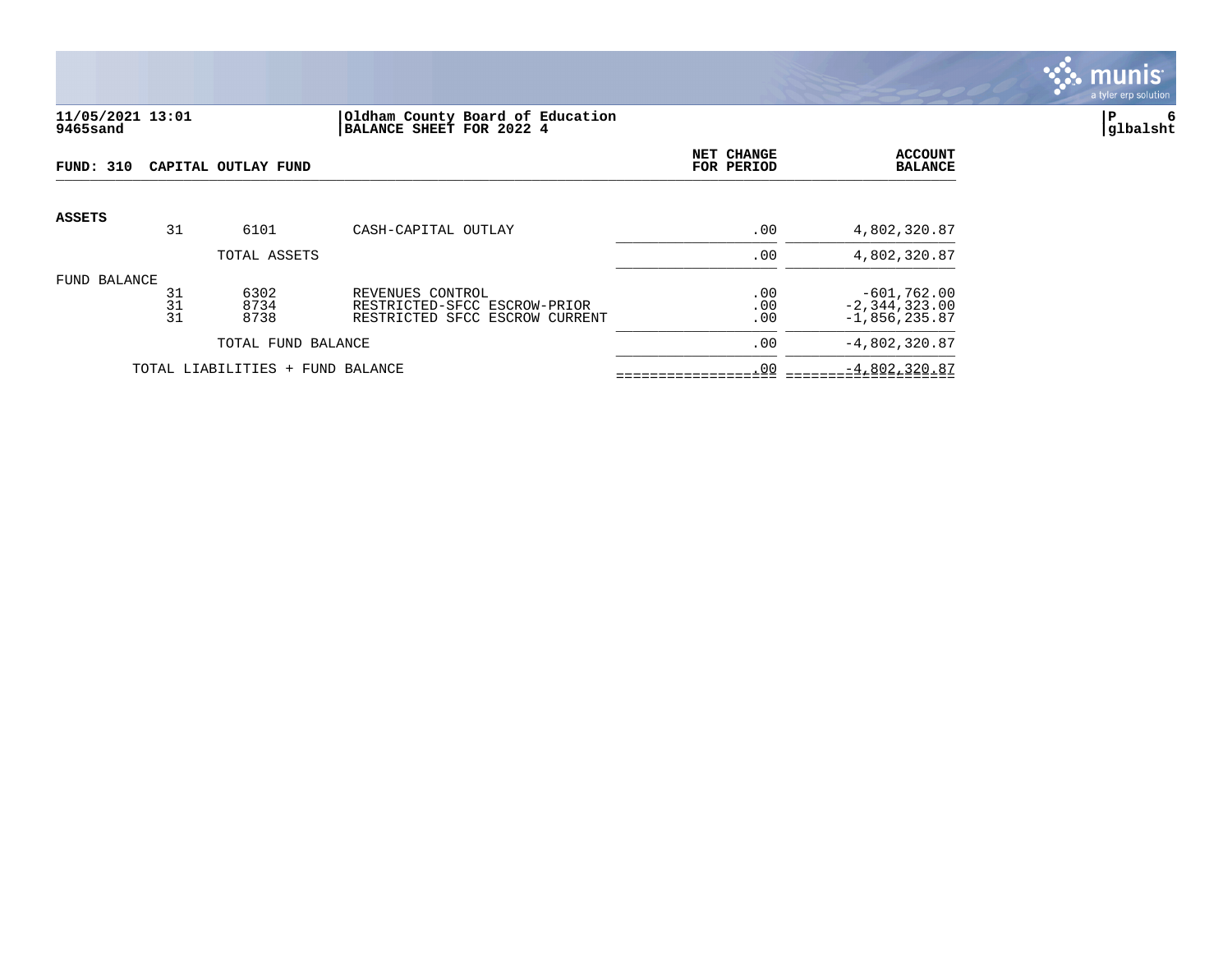

## **11/05/2021 13:01 |Oldham County Board of Education |P 7 9465sand |BALANCE SHEET FOR 2022 4 |glbalsht**

| FUND: 320     |                            | BLDING FUND (5CNT LEVY-DT SVC)       | <b>NET CHANGE</b><br>FOR PERIOD                                                                                                             | <b>ACCOUNT</b><br><b>BALANCE</b>      |                                                                                     |
|---------------|----------------------------|--------------------------------------|---------------------------------------------------------------------------------------------------------------------------------------------|---------------------------------------|-------------------------------------------------------------------------------------|
| <b>ASSETS</b> | 32                         | 6101                                 | CASH-SPECIAL VOTED BLDG FUND                                                                                                                | $-53, 748, 97$                        | 6,885,429.87                                                                        |
|               |                            | TOTAL ASSETS                         |                                                                                                                                             | $-53,748.97$                          | 6,885,429.87                                                                        |
| FUND BALANCE  | 32<br>32<br>32<br>32<br>32 | 6302<br>7602<br>8734<br>8735<br>8738 | REVENUES CONTROL<br>EXPENDITURES CONTROL<br>RESTRICTED-SFCC ESCROW-PRIOR<br>RESTRICTED-FUTURE CONSTR BG-1<br>RESTRICTED SFCC ESCROW CURRENT | .00<br>53,748.97<br>.00<br>.00<br>.00 | $-2,537,787.00$<br>5,140,789.81<br>$-5,025,773.55$<br>212,958.58<br>$-4,675,617.71$ |
|               |                            | TOTAL FUND BALANCE                   |                                                                                                                                             | 53,748.97                             | $-6,885,429.87$                                                                     |
|               |                            | TOTAL LIABILITIES + FUND BALANCE     |                                                                                                                                             | 53,748.97                             | $-6,885,429.87$                                                                     |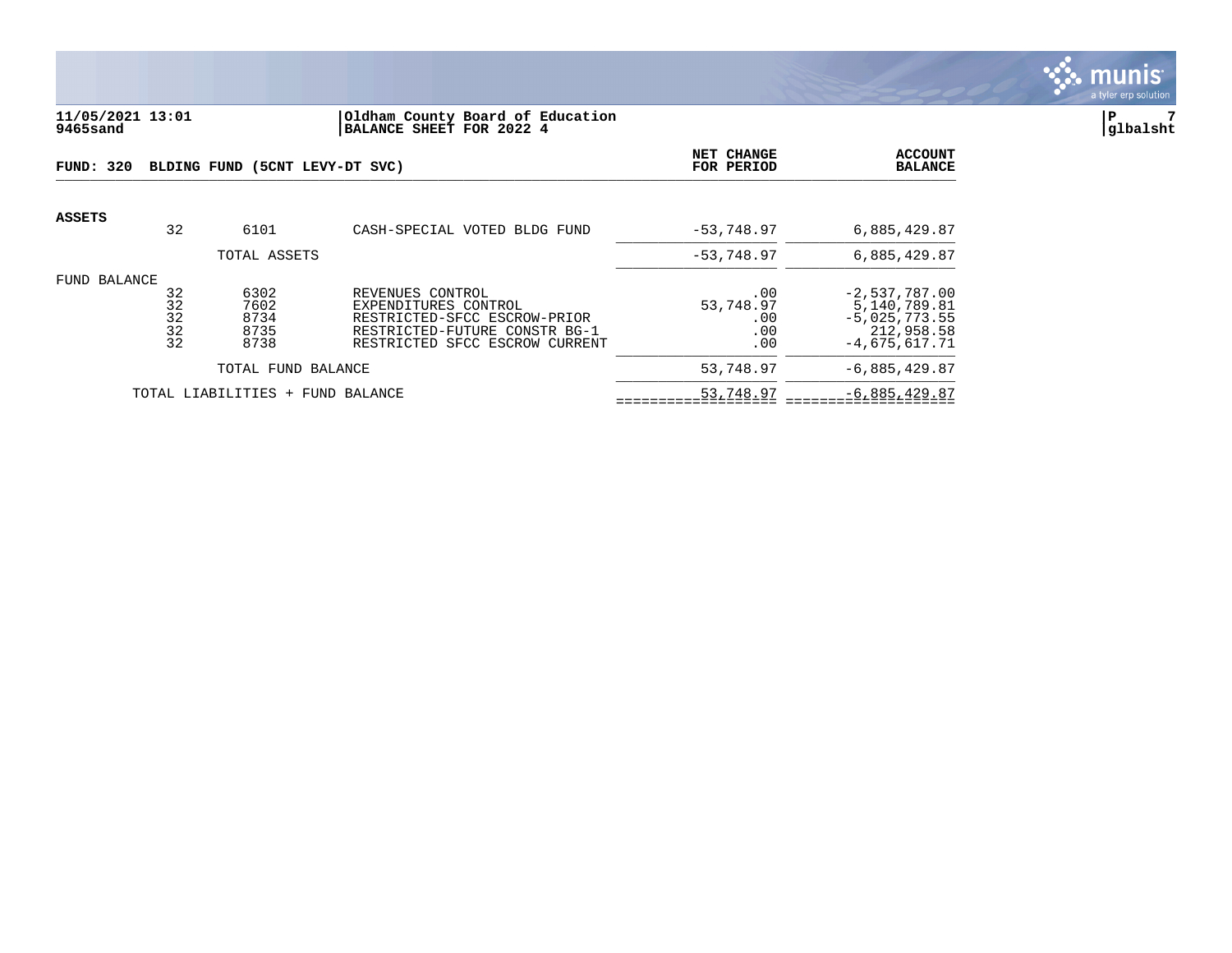

## **11/05/2021 13:01 |Oldham County Board of Education |P 8 9465sand |BALANCE SHEET FOR 2022 4 |glbalsht**

| FUND: 360           |                                               | <b>CONSTRUCTION FUND</b>                          | NET CHANGE<br>FOR PERIOD                                                                                                                                                | <b>ACCOUNT</b><br><b>BALANCE</b>                                        |                                                                                                      |
|---------------------|-----------------------------------------------|---------------------------------------------------|-------------------------------------------------------------------------------------------------------------------------------------------------------------------------|-------------------------------------------------------------------------|------------------------------------------------------------------------------------------------------|
| <b>ASSETS</b>       |                                               |                                                   |                                                                                                                                                                         |                                                                         |                                                                                                      |
|                     | 36<br>$\overline{36}$<br>36<br>36<br>36<br>36 | 6101<br>6101J<br>6101M<br>6101N<br>6101P<br>61010 | CASH-CONSTRUCTION FUND<br>CASH-OCMS RENOV FY13<br>CASH-SOMS RENOVATION<br>CASH-NEXT GEN H.S.<br>CASH-CAMDEN ES RENOVATION<br>CASH-EOMS/BES RENOVATIONS                  | $-1, 159, 639.17$<br>.00<br>.00<br>.00<br>432.04<br>8,909,609.50        | $-4, 492, 112.91$<br>99,478.08<br>738,086.90<br>1,123,685.56<br>1,624,195.17<br>8,909,609.50         |
|                     |                                               | TOTAL ASSETS                                      |                                                                                                                                                                         | 7,750,402.37                                                            | 8,002,942.30                                                                                         |
| LIABILITIES         | 36<br>36                                      | 7420<br>7603                                      | OTHER PAYABLES ACCRUED<br>PURCHASE OBLIGATIONS                                                                                                                          | .00<br>1,187,374.27                                                     | $-159,560.19$<br>1,385,316.91                                                                        |
|                     |                                               | TOTAL LIABILITIES                                 |                                                                                                                                                                         | 1,187,374.27                                                            | 1,225,756.72                                                                                         |
| <b>FUND BALANCE</b> | 36<br>36<br>36<br>$\overline{36}$<br>36<br>36 | 6302<br>7602<br>8735<br>8753<br>8755<br>8770      | REVENUES CONTROL<br>EXPENDITURES CONTROL<br>RESTRICTED-FUTURE CONSTRUCTION<br>ASSIGNED-PURCH OBL - CURRENT<br>ASSIGNED-PURCH OBL - PRD 13/YE<br>UNASSIGNED FUND BALANCE | $-8,980,591.54$<br>1,230,189.17<br>.00<br>$-1,187,374.27$<br>.00<br>.00 | $-8,982,911.10$<br>1,539,552.92<br>$-400,023.93$<br>$-1, 385, 316.91$<br>353,692.21<br>$-353,692.21$ |
|                     |                                               | TOTAL FUND BALANCE                                |                                                                                                                                                                         | $-8,937,776.64$                                                         | $-9,228,699.02$                                                                                      |
|                     |                                               | TOTAL LIABILITIES + FUND BALANCE                  |                                                                                                                                                                         | $-7,750,402.37$                                                         | $-8,002,942.30$                                                                                      |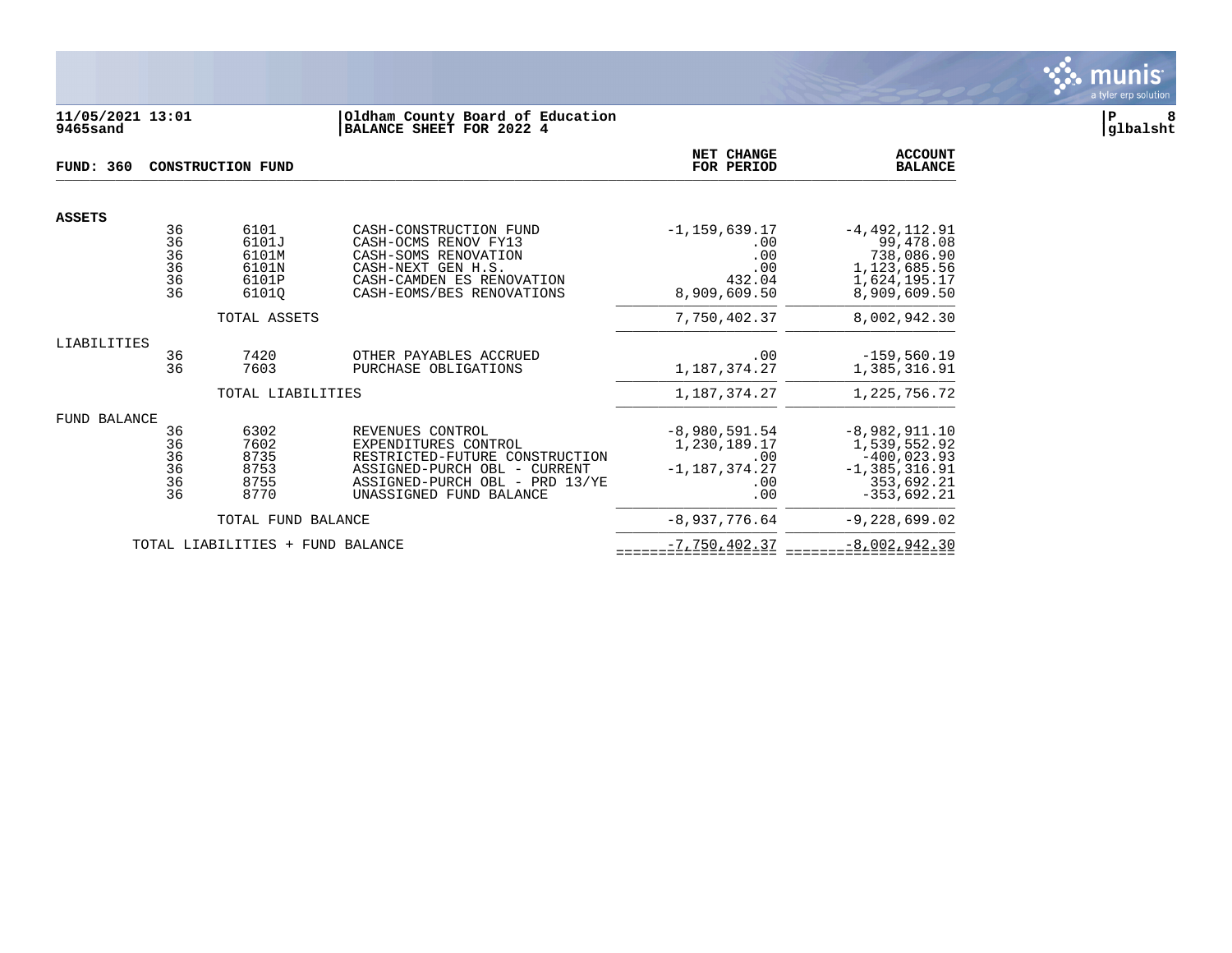

# **11/05/2021 13:01 |Oldham County Board of Education |P 9 9465sand |BALANCE SHEET FOR 2022 4 |glbalsht**

| FUND: 400                        |    |                    |                      | NET CHANGE      | <b>ACCOUNT</b>   |
|----------------------------------|----|--------------------|----------------------|-----------------|------------------|
| DEBT SERVICE FUND                |    |                    |                      | FOR PERIOD      | <b>BALANCE</b>   |
| <b>FUND BALANCE</b>              | 40 | 6302               | REVENUES CONTROL     | $-6,824,298.97$ | $-11,911,339.81$ |
|                                  | 40 | 7602               | EXPENDITURES CONTROL | 6,824,298.97    | 11,911,339.81    |
|                                  |    | TOTAL FUND BALANCE |                      | .00             | .00              |
| TOTAL LIABILITIES + FUND BALANCE |    | .00                | . 00                 |                 |                  |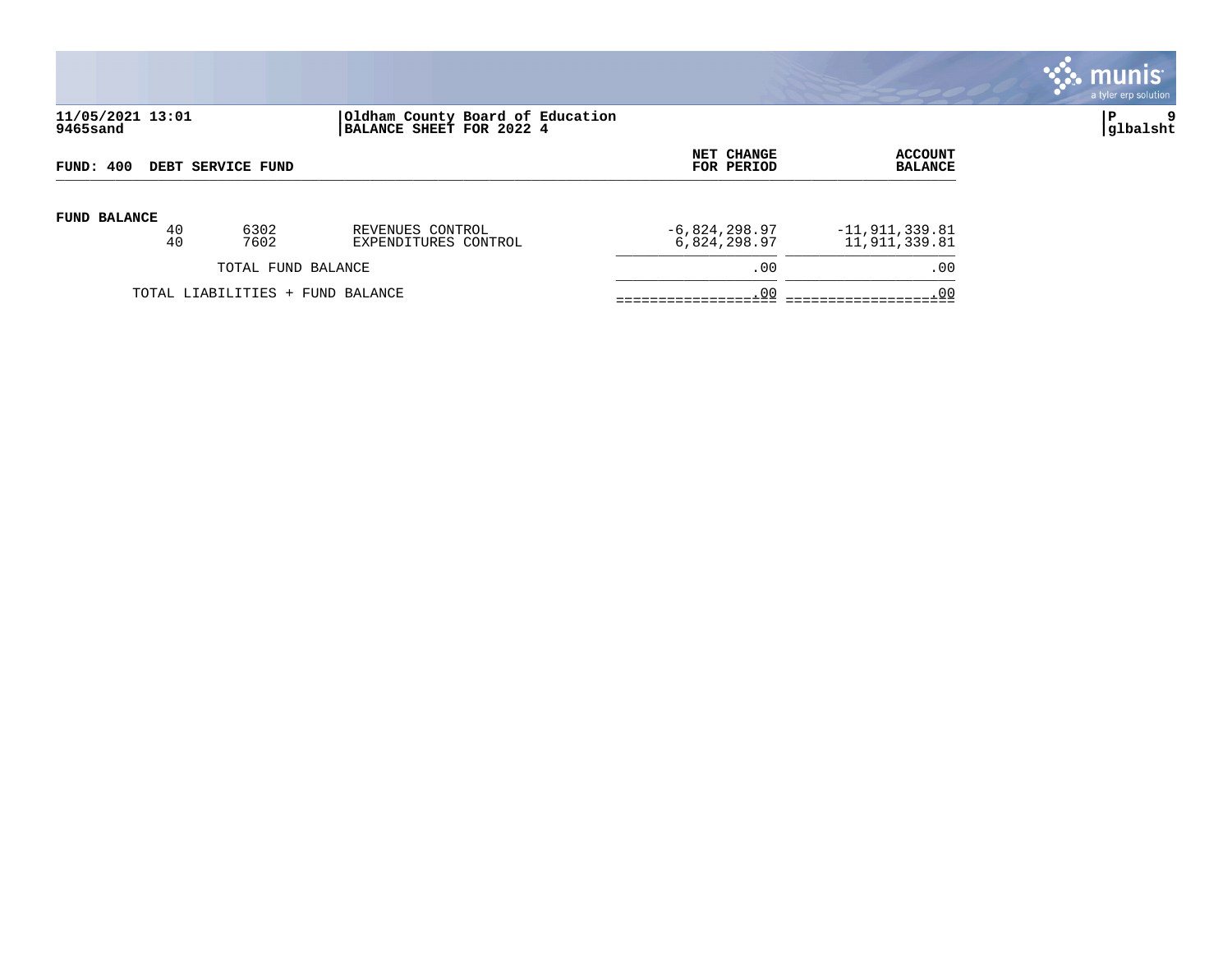

# **11/05/2021 13:01 |Oldham County Board of Education |P 10 9465sand |BALANCE SHEET FOR 2022 4 |glbalsht**

| FUND: 51            | FOOD SERVICE FUND                              |                                                  |                                                                                                                                                                               |                                                         | <b>ACCOUNT</b><br><b>BALANCE</b>                                                                     |
|---------------------|------------------------------------------------|--------------------------------------------------|-------------------------------------------------------------------------------------------------------------------------------------------------------------------------------|---------------------------------------------------------|------------------------------------------------------------------------------------------------------|
| <b>ASSETS</b>       |                                                |                                                  |                                                                                                                                                                               |                                                         |                                                                                                      |
|                     | 51<br>51<br>51<br>51<br>51                     | 6101<br>6130<br>6171<br>64000<br>6400P           | CASH-FOOD SERVICE<br>INTERFUND RECEIVABLES<br>INVENTORIES FOR CONSUMPTION<br>DEFRD OUTFLOWS OPEBen LIAB<br>DEFRD OUTFLOWS PENSION LIAB                                        | 289,438.61<br>52,832.07<br>.00<br>.00<br>.00            | 2,534,672.36<br>$-448,910.02$<br>154,432.51<br>296,309.00<br>718,921.00                              |
|                     |                                                | TOTAL ASSETS                                     |                                                                                                                                                                               | 342,270.68                                              | 3, 255, 424.85                                                                                       |
| LIABILITIES         |                                                |                                                  |                                                                                                                                                                               |                                                         |                                                                                                      |
|                     | 51<br>$\frac{51}{51}$<br>51<br>$\frac{51}{51}$ | 7421<br>75410<br>7541P<br>7603<br>77000<br>7700P | <b>ACCOUNTS PAYABLE</b><br>UNFUNDED OPEBen LIABILITY<br>UNFUNDED PENSION LIABILITY<br>PURCHASE OBLIGATIONS<br>INFLOW OPEB LIAB<br>DEFERRED<br>DEFERRED<br>INFLOW PENSION LIAB | $-15,882.72$<br>.00<br>.00<br>978.82<br>.00<br>.00      | $-132, 426.12$<br>$-783, 438.00$<br>$-3, 276, 764.00$<br>33,958.18<br>$-292,967.00$<br>$-153,758.00$ |
|                     |                                                | TOTAL LIABILITIES                                |                                                                                                                                                                               | $-14,903.90$                                            | $-4,605,394.94$                                                                                      |
| <b>FUND BALANCE</b> | 51<br>$\frac{51}{51}$<br>51<br>51              | 6302<br>7602<br>87370<br>8737P<br>8753           | REVENUES CONTROL<br>EXPENDITURES CONTROL<br>RESTRICTED OPEBen LIAB ENTPRIS<br>RESTRICTED OTHER PENSION<br>ASSIGNED-PURCH OBL - CURRENT                                        | $-790, 185.70$<br>463,797.74<br>.00<br>.00<br>$-978.82$ | $-3, 557, 050.95$<br>1,449,282.22<br>780,096.00<br>2,711,601.00<br>$-33,958.18$                      |
|                     |                                                | TOTAL FUND BALANCE                               |                                                                                                                                                                               | $-327, 366.78$                                          | 1,349,970.09                                                                                         |
|                     |                                                | TOTAL LIABILITIES + FUND BALANCE                 |                                                                                                                                                                               | $-342, 270.68$                                          | $-3, 255, 424.85$                                                                                    |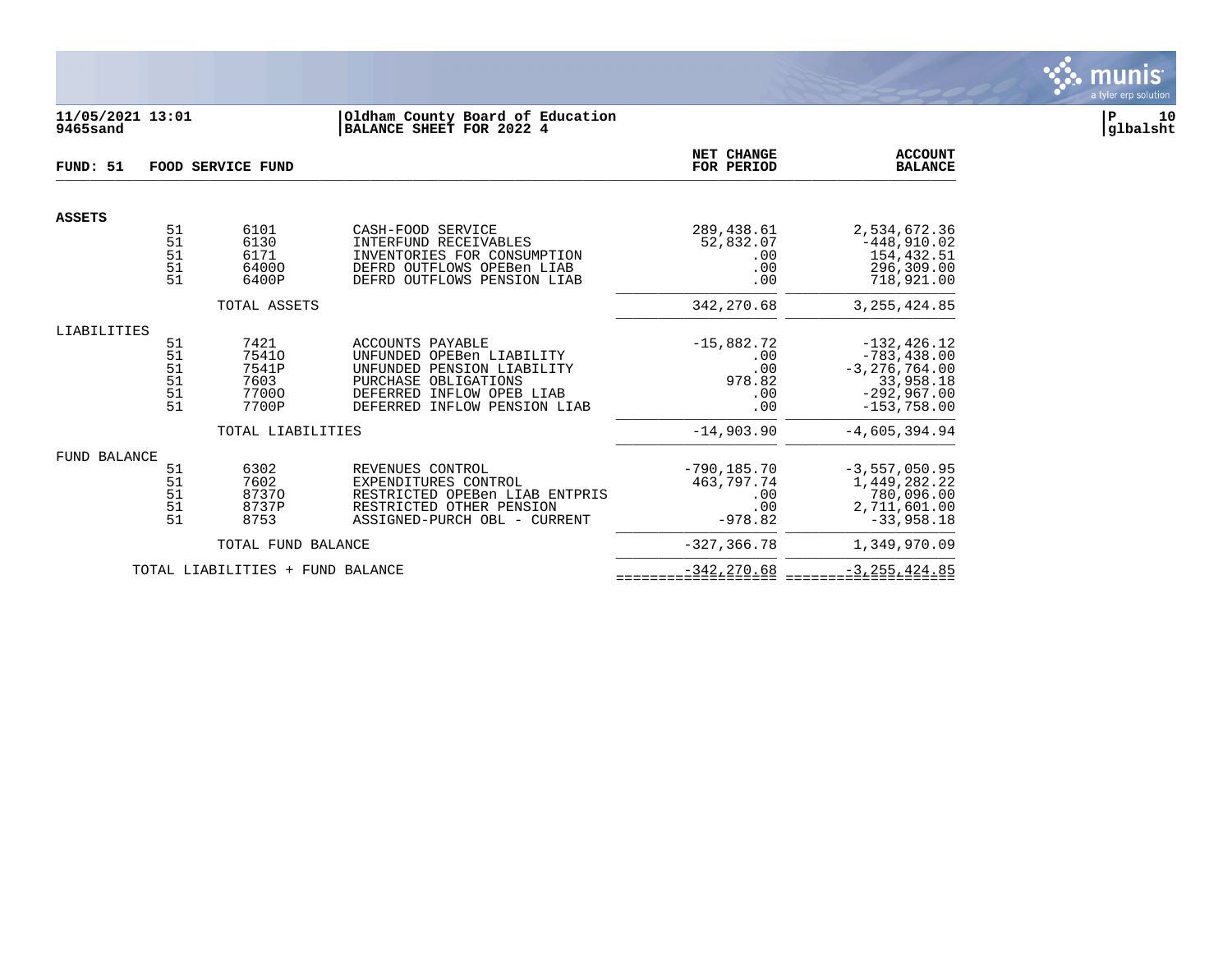

# **11/05/2021 13:01 |Oldham County Board of Education |P 11 9465sand |BALANCE SHEET FOR 2022 4 |glbalsht**

| FUND: 52            |                                               | DAYCARE PROGRAM                                        |                                                                                                                                                                                              | NET CHANGE<br>FOR PERIOD                                         | <b>ACCOUNT</b><br><b>BALANCE</b>                                                                          |
|---------------------|-----------------------------------------------|--------------------------------------------------------|----------------------------------------------------------------------------------------------------------------------------------------------------------------------------------------------|------------------------------------------------------------------|-----------------------------------------------------------------------------------------------------------|
| <b>ASSETS</b>       |                                               |                                                        |                                                                                                                                                                                              |                                                                  |                                                                                                           |
|                     | 52<br>52<br>52                                | 6101<br>64000<br>6400P                                 | CASH-DAYCARE<br>DEFRD OUTFLOWS OPEBen LIAB<br>DEFRD OUTFLOWS PENSION LIAB                                                                                                                    | 146,698.82<br>.00<br>.00                                         | 2,662,943.33<br>318,235.00<br>772,117.00                                                                  |
|                     |                                               | TOTAL ASSETS                                           |                                                                                                                                                                                              | 146,698.82                                                       | 3,753,295.33                                                                                              |
| LIABILITIES         | 52<br>52<br>52<br>52<br>52                    | 75410<br>7541P<br>7603<br>77000<br>7700P               | UNFUNDED OPEBen LIABILITY<br>UNFUNDED PENSION LIABILITY<br>PURCHASE OBLIGATIONS<br>DEFERRED INFLOW OPEB LIAB<br>DEFERRED INFLOW PENSION LIAB                                                 | .00<br>.00<br>$-574.85$<br>.00<br>.00                            | $-841, 409.00$<br>$-3,519,227.00$<br>36,988.46<br>$-314,645.00$<br>$-165, 136.00$                         |
|                     |                                               | TOTAL LIABILITIES                                      |                                                                                                                                                                                              | $-574.85$                                                        | $-4,803,428.54$                                                                                           |
| <b>FUND BALANCE</b> | 52<br>52<br>52<br>52<br>$\frac{52}{52}$<br>52 | 6302<br>7602<br>8712<br>87370<br>8737P<br>8753<br>8770 | REVENUES CONTROL<br>EXPENDITURES CONTROL<br>UNRESTRICTED NET ASSETS<br>RESTRICTED OPEBen LIAB ENTPRIS<br>RESTRICTED OTHER PENSION<br>ASSIGNED-PURCH OBL - CURRENT<br>UNASSIGNED FUND BALANCE | $-204,596.62$<br>57,897.80<br>.00<br>.00<br>.00<br>574.85<br>.00 | $-2,949,537.95$<br>289,477.07<br>13,296.97<br>837,819.00<br>2,912,246.00<br>$-36,988.46$<br>$-16, 179.42$ |
|                     |                                               | TOTAL FUND BALANCE                                     |                                                                                                                                                                                              | $-146, 123.97$                                                   | 1,050,133.21                                                                                              |
|                     |                                               | TOTAL LIABILITIES + FUND BALANCE                       |                                                                                                                                                                                              | $-146,698.82$                                                    | $-3, 753, 295.33$                                                                                         |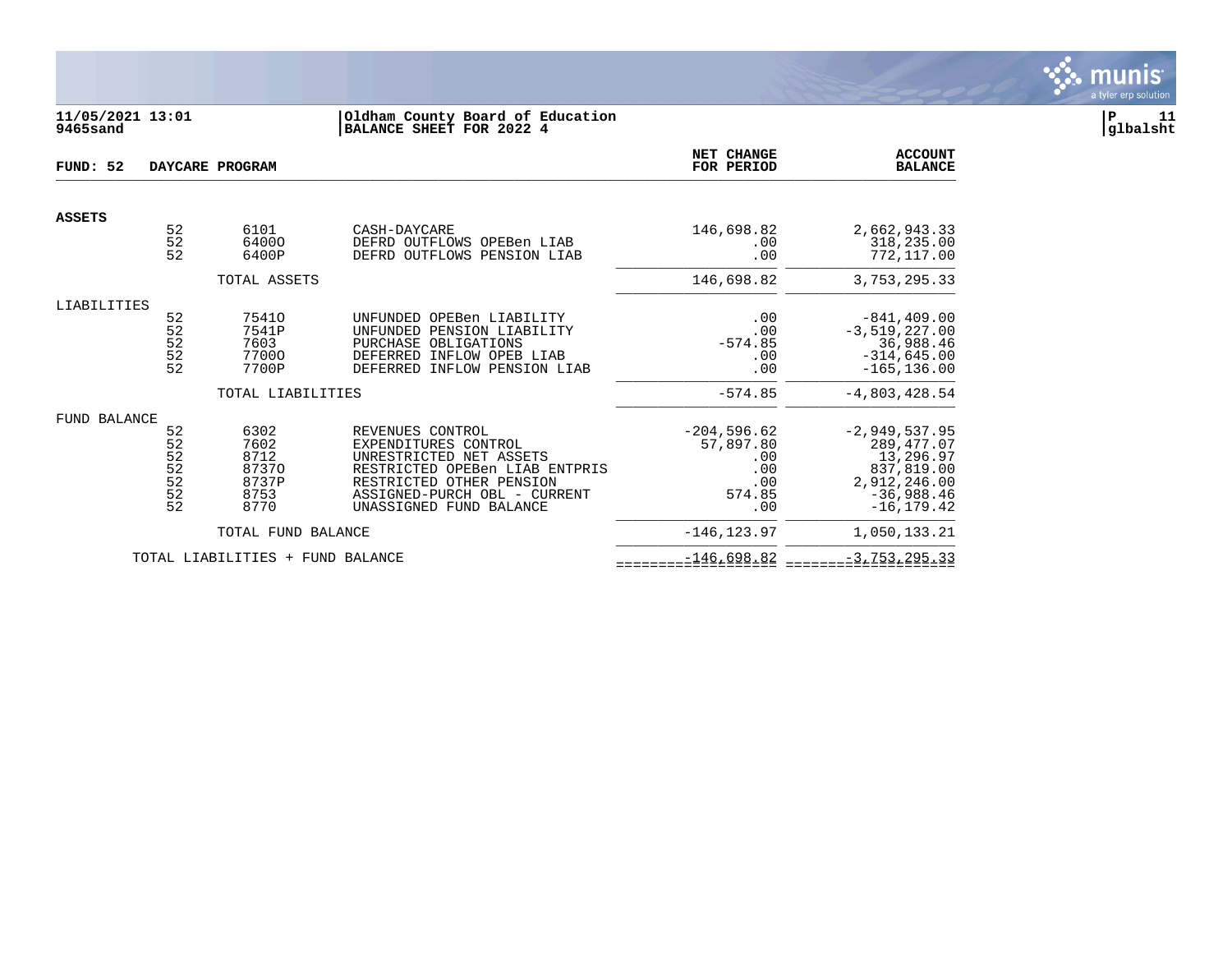

### **11/05/2021 13:01 |Oldham County Board of Education |P 12 9465sand |BALANCE SHEET FOR 2022 4 |glbalsht**

|               | FUND: 7000 FIDUCIARY - PENS/INVST/PRIVATE |                                  |                                           | NET CHANGE<br>FOR PERIOD | <b>ACCOUNT</b><br><b>BALANCE</b> |
|---------------|-------------------------------------------|----------------------------------|-------------------------------------------|--------------------------|----------------------------------|
| <b>ASSETS</b> | 70<br>70                                  | 6101<br>6111                     | CASH-CUNDIFF DONATION<br>INVESTMENTS DULA | .00<br>.00               | 4,931.05<br>.70                  |
|               |                                           | TOTAL ASSETS                     |                                           | .00                      | 4,931.75                         |
| FUND BALANCE  | 70                                        | 6302                             | REVENUES CONTROL                          | .00                      | $-4,931.75$                      |
|               |                                           | TOTAL FUND BALANCE               |                                           | .00                      | $-4,931.75$                      |
|               |                                           | TOTAL LIABILITIES + FUND BALANCE |                                           | .00                      | $-4,931.75$                      |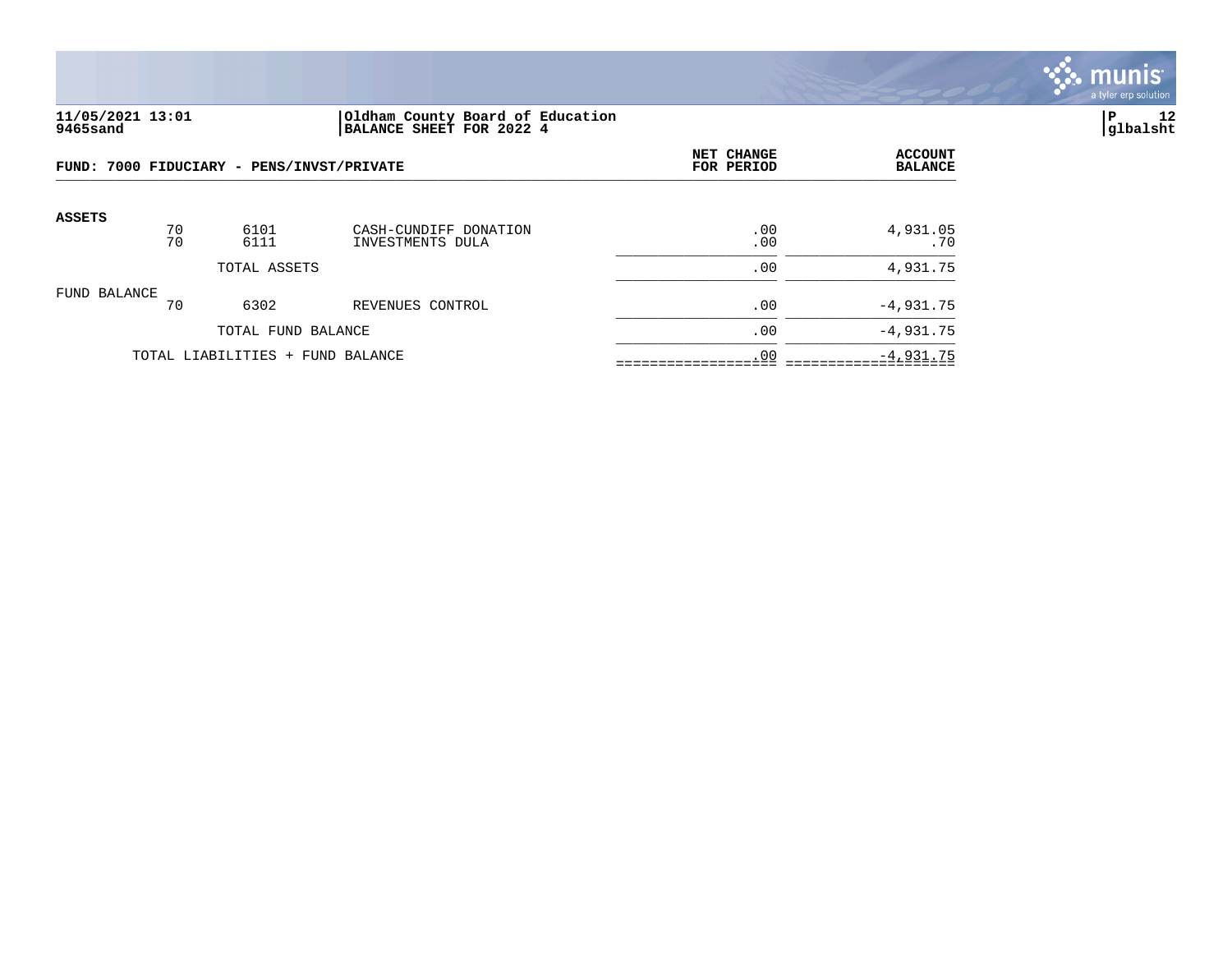

#### **11/05/2021 13:01 |Oldham County Board of Education |P 13 9465sand |BALANCE SHEET FOR 2022 4 |glbalsht**

| FUND: 8                                  |                                                                                  | GOVERNMENTAL CAPITAL ASSETS                                                                                  |                                                                                                                                                                                                                                                                                                                                                               | NET CHANGE<br>FOR PERIOD                                                                                                                                                   | <b>ACCOUNT</b><br><b>BALANCE</b>                                                                                                                                                                                                                             |
|------------------------------------------|----------------------------------------------------------------------------------|--------------------------------------------------------------------------------------------------------------|---------------------------------------------------------------------------------------------------------------------------------------------------------------------------------------------------------------------------------------------------------------------------------------------------------------------------------------------------------------|----------------------------------------------------------------------------------------------------------------------------------------------------------------------------|--------------------------------------------------------------------------------------------------------------------------------------------------------------------------------------------------------------------------------------------------------------|
|                                          |                                                                                  |                                                                                                              |                                                                                                                                                                                                                                                                                                                                                               |                                                                                                                                                                            |                                                                                                                                                                                                                                                              |
| <b>ASSETS</b>                            | 80<br>80<br>80<br>80<br>80<br>80<br>80<br>80<br>80<br>80<br>80<br>80<br>80<br>80 | 6201<br>6211<br>6212<br>6221<br>6222<br>6231<br>6232<br>6241<br>6242<br>6251<br>6252<br>6261<br>6271<br>6272 | LAND<br>LAND IMPROVEMENTS<br>ACCUM DEPREC-LAND IMPROVMNTS<br>BUILDINGS & BLDG IMPROVEMENTS<br>ACCUM DEPREC-BUILDINGS<br>TECHNOLOGY EQUIPMENT<br>ACCUM DEPREC-TECH EQUIPMENT<br>VEHICLES<br>ACCUM DEPREC-VEHICLES<br>MACHINERY AND EQUIPMENT<br>ACCUM DEPR-MACHINERY & EOUIP<br>CONSTRUCTION WORK IN PROGRESS<br>INFRASTRUCTURE<br>ACCUM DEPREC-INFRASTRUCTURE | .00<br>.00<br>$-15,781.96$<br>.00<br>$-639,551.76$<br>.00<br>$-59,938.38$<br>$-384, 816.00$<br>305,564.26<br>6,920.00<br>$-24, 151.85$<br>$.00 \,$<br>.00<br>$-11, 168.58$ | 12,704,302.00<br>5,266,702.04<br>$-2, 290, 450.55$<br>296,564,082.58<br>$-104,902,473.35$<br>8,335,988.62<br>$-6,508,572.59$<br>18,069,314.53<br>$-13, 744, 755.65$<br>4,930,352.27<br>$-2, 745, 226.18$<br>16,660,763.31<br>2,694,930.74<br>$-1.714.760.63$ |
|                                          |                                                                                  | TOTAL ASSETS                                                                                                 |                                                                                                                                                                                                                                                                                                                                                               | $-822, 924.27$                                                                                                                                                             | 233, 320, 197. 14                                                                                                                                                                                                                                            |
| <b>FUND BALANCE</b>                      | 80<br>80                                                                         | 7602<br>8710                                                                                                 | EXPENDITURES CONTROL<br>INVESTMENT IN GOVERNMTL ASSETS                                                                                                                                                                                                                                                                                                        | 829,844.27<br>$-6,920.00$                                                                                                                                                  | 3,320,083.91<br>$-236,640,281.05$                                                                                                                                                                                                                            |
|                                          |                                                                                  | TOTAL FUND BALANCE                                                                                           | 822,924.27                                                                                                                                                                                                                                                                                                                                                    | $-233, 320, 197.14$                                                                                                                                                        |                                                                                                                                                                                                                                                              |
| TOTAL LIABILITIES<br>FUND BALANCE<br>$+$ |                                                                                  |                                                                                                              |                                                                                                                                                                                                                                                                                                                                                               | 822,924.27                                                                                                                                                                 | $-233, 320, 197.14$                                                                                                                                                                                                                                          |